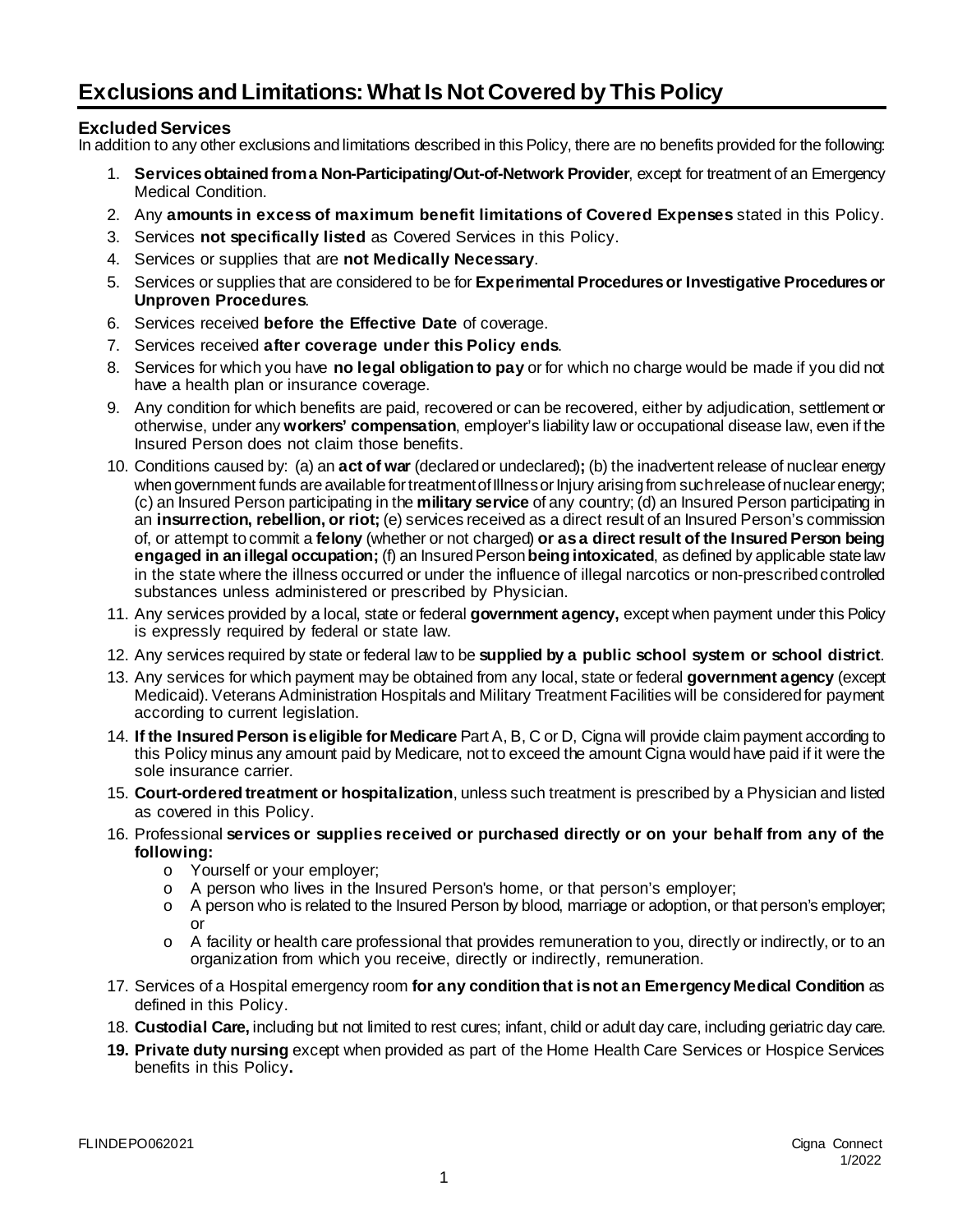- 20. Inpatient room and board **Charges in connection with a Hospital stay primarily for environmental change or physical therapy**.
- 21. Services received during **an inpatient stay when the stay is primarily related to** behavioral, social maladjustment, lack of discipline or other antisocial actions which are not specifically the result of a Mental Health Disorder.
- 22. **Complementary and alternative medicine services**, including but not limited to: massage therapy; animal therapy, including but not limited to equine therapy or canine therapy; art therapy; meditation; visualization; acupuncture; acupressure; acupuncture point injection therapy, reflexology; rolfing; light therapy; aromatherapy; music or sound therapy; dance therapy; sleep therapy; hypnosis; energy-balancing; breathing exercises; movement and/or exercise therapy including but not limited to yoga, pilates, tai-chi, walking, hiking, swimming, golf; and any other alternative treatment as defined by the National Center for Complementary and Alternative Medicine (NCCAM) of the National Institutes of Health. Services specifically listed as covered under "Rehabilitative Therapy" and "Habilitative Therapy" are not subject to this exclusion.
- 23. **Any services or supplies provided by or at a place for the aged, a nursing home**, or any facility a significant portion of the activities of which include rest, recreation, leisure, or any other services that are not Covered Services.
- 24. **Assistance in activities of daily living**, including but not limited to: bathing, eating, dressing, or other Custodial Care, self-care activities or homemaker services, and services primarily for rest, domiciliary or convalescent care.
- 25. **Services performed by unlicensed practitioners or services which do not require licensure to perform**, for example mediation, breathing exercises, guided visualization.
- 26. Inpatient room and board **Charges in connection with a Hospital stay primarily for diagnostic tests**which could have been performed safely on an outpatient basis.
- 27. **Services which are self-directed to a free-standing or Hospital-**based diagnostic facility.
- 28. **Services ordered by a Physician or other Provider who is an employee or representative of a freestanding or Hospital**-based diagnostic facility, when that Physician or other Provider:
	- Has not been actively involved in your medical care prior to ordering the service, or
	- Is not actively involved in your medical care after the service is received.

This exclusion does not apply to mammography.

- 29. **Dental services**, dentures, bridges, crowns, caps or other Dental Prostheses, extraction of teeth or treatment to the teeth or gums, except as specifically provided in this Policy.
- 30. **Orthodontic Services**, braces and other orthodontic appliances including orthodontic services for Temporomandibular Joint Dysfunction, except as specifically provided in this Policy.
- 31. **Dental Implants**: Dental materials implanted into or on bone or soft tissue or any associated procedure as part of the implantation or removal of dental implants.
- 32. Any services covered under **both this medical plan and an accompanying exchange-certified pediatric dental plan** and reimbursed under the dental plan will not be reimbursed under this plan.
- 33. **Hearing aids**. including but not limited to semi-implantable hearing devices, audiant bone conductors and Bone Anchored Hearing Aids (BAHAs), except as specifically stated in this Policy, limited to the least expensive professionally adequate device. For the purposes of this exclusion, a hearing aid is any device that amplifies sound.
- 34. **Routine hearing tests**except as specifically provided in this Policy under "Comprehensive Benefits, What the Plan Pays For".
- 35. **Genetic screening** or pre-implantations genetic screening: general population-based genetic screening is a testing method performed in the absence of any symptoms or any significant, proven risk factors for genetically linked inheritable disease.
- 36. **Gene Therapy**, including, but not limited to, the cost of the Gene Therapy product, and any medical, surgical, professional and facility services directly related to the administration of the Gene Therapy product.
- 37. **Optometric services**, eye exercises including orthoptics, eyeglasses, contact lenses, routine eye exams, and routine eye refractions, except as specifically stated in this Policy under Pediatric Vision.
- 38. An **eye surgery** solely for the purpose of correcting refractive defects of the eye, such as near-sightedness (myopia), astigmatism and/or farsightedness (presbyopia).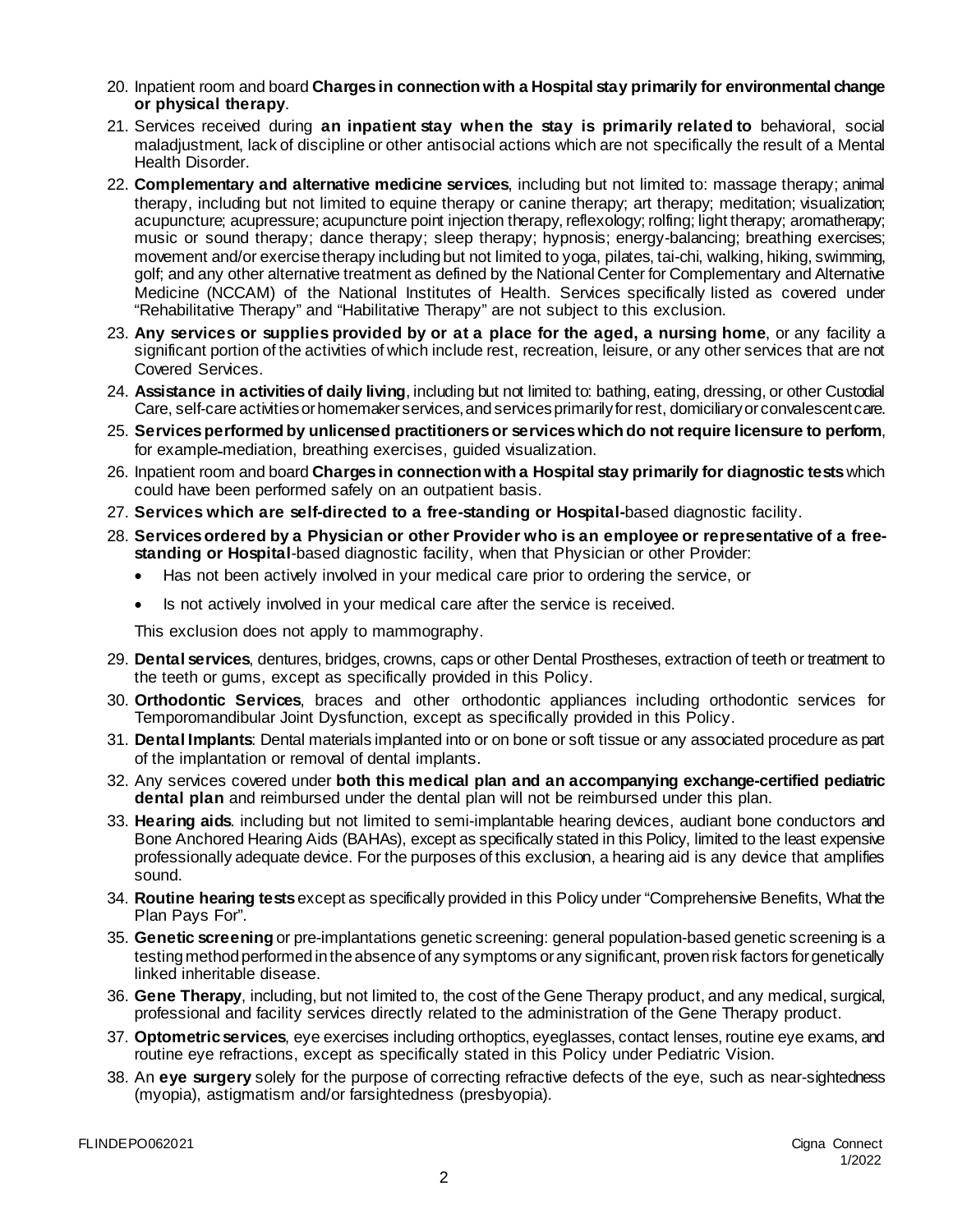- 39. Outpatient **speech therapy**, except as specifically stated in this Policy.
- 40. All services related to **Applied Behavioral Therapy treatment,** including but not limited to: the design, implementation, and evaluation of environmental modifications using behavioral stimuli and consequences to produce socially significant improvement in human behavior, including the use of direct observation, measurement, and functional analysis of the relations between environment and behavior.
- 41. **Cosmetic surgery, therapy** or other services for beautification, to improve or alter appearance or self-esteem or to treat psychological or psychosocial complaints regarding one's appearance. This exclusion does not apply to Reconstructive Surgery to restore a bodily function or to correct a deformity caused by Injury or congenital defect of a Newborn child, or for Medically Necessary Reconstructive Surgery performed to restore symmetry incident to a mastectomy or lumpectomy.
- 42. **Aids or devices**that assist with nonverbal communication, including but not limited to communication boards, prerecorded speech devices, laptop computers, desktop computers, Personal Digital Assistants (PDAs), Braille typewriters, visual alert systems for the deaf and memory books except as specifically stated in this Policy.
- 43. **Non-Medical counseling or ancillary services**, including but not limited to: education, training, vocational rehabilitation, behavioral training, biofeedback, neurofeedback, employment counseling, back school, return to work services, work hardening programs, driving safety, and services, or other non-medical ancillary services for learning disabilities and developmental delays except as otherwise stated in this Policy.
- 44. Any services provided by or at a place for the aged, a nursing home, or any facility a significant portion of the **activities of which include rest, recreation, leisure**, or any other services that do not consist exclusively of Covered Services.
- 45. **Servicesand proceduresfor redundant skin surgery**, including abdominoplasty/panniculectomy removal of skin tags, craniosacral/cranial therapy, applied kinesiology, prolotherapy, and extracorporeal shock wave lithotripsy (ESWL) for musculoskeletal and orthopedic conditions, macromastia or gynecomastia; varicose veins; rhinoplasty, and blepharoplasty regardless of clinical indications.
- 46. Procedures, surgery or treatments to **change characteristics of the body to those of the opposite sex** unless such services are deemed Medically Necessary or otherwise meet applicable coverage requirements.
- 47. Any treatment, prescription drug, service or supply to **treat sexual dysfunction**, enhance sexual performance or increase sexual desire.
- 48. All services related to the evaluation or treatment of **fertility and/or Infertility**, including, but not limited to, all tests, consultations, examinations, medications, invasive, medical, laboratory or surgical procedures including sterilization reversals and In vitro fertilization, gamete intrafallopian transfer (GIFT), zygote intrafallopian transfer (ZIFT), except as specifically stated in this Policy.
- 49. **Cryopreservation** of sperm or eggs, or storage of sperm for artificial insemination (including donor fees).
- 50. Fees associated with the **collection or donation of blood or blood products**, except for autologous donation in anticipation of scheduled services where in the utilization review Physician's opinion the likelihood of excess blood loss is such that transfusion is an expected adjunct to surgery.
- 51. Blood administration **for the purpose of general improvement in physical condition**
- 52. **Orthopedic shoes** (except when joined to Braces), shoe inserts, foot orthotic devices.
- 53. **External and internal power enhancements** or power controls for prosthetic limbs and terminal devices.
- 54. **Myoelectric prostheses** peripheral nerve stimulators.
- 55. **Electronic prosthetic limbs or appliances**unless Medically Necessary, when a less-costly alternative is not sufficient.
- 56. **Prefabricated foot Orthoses**.
- 57. **Cranial banding/cranial orthoses/other similar devices**, except when used postoperatively for synostotic plagiocephaly.
- 58. **Orthosis shoes**, shoe additions, procedures for foot orthopedic shoes, shoe modifications and transfers.
- 59. Orthoses primarily used for cosmetic rather than functional reasons.
- 60. **Non-foot Orthoses**, except **only** the following non-foot orthoses are covered when Medically Necessary:
	- Rigid and semi-rigid custom fabricated Orthoses;
	- Semi-rigid pre-fabricated and flexible Orthoses; and
	- Rigid pre-fabricated Orthoses, including preparation, fitting and basic additions, such as bars and joints.